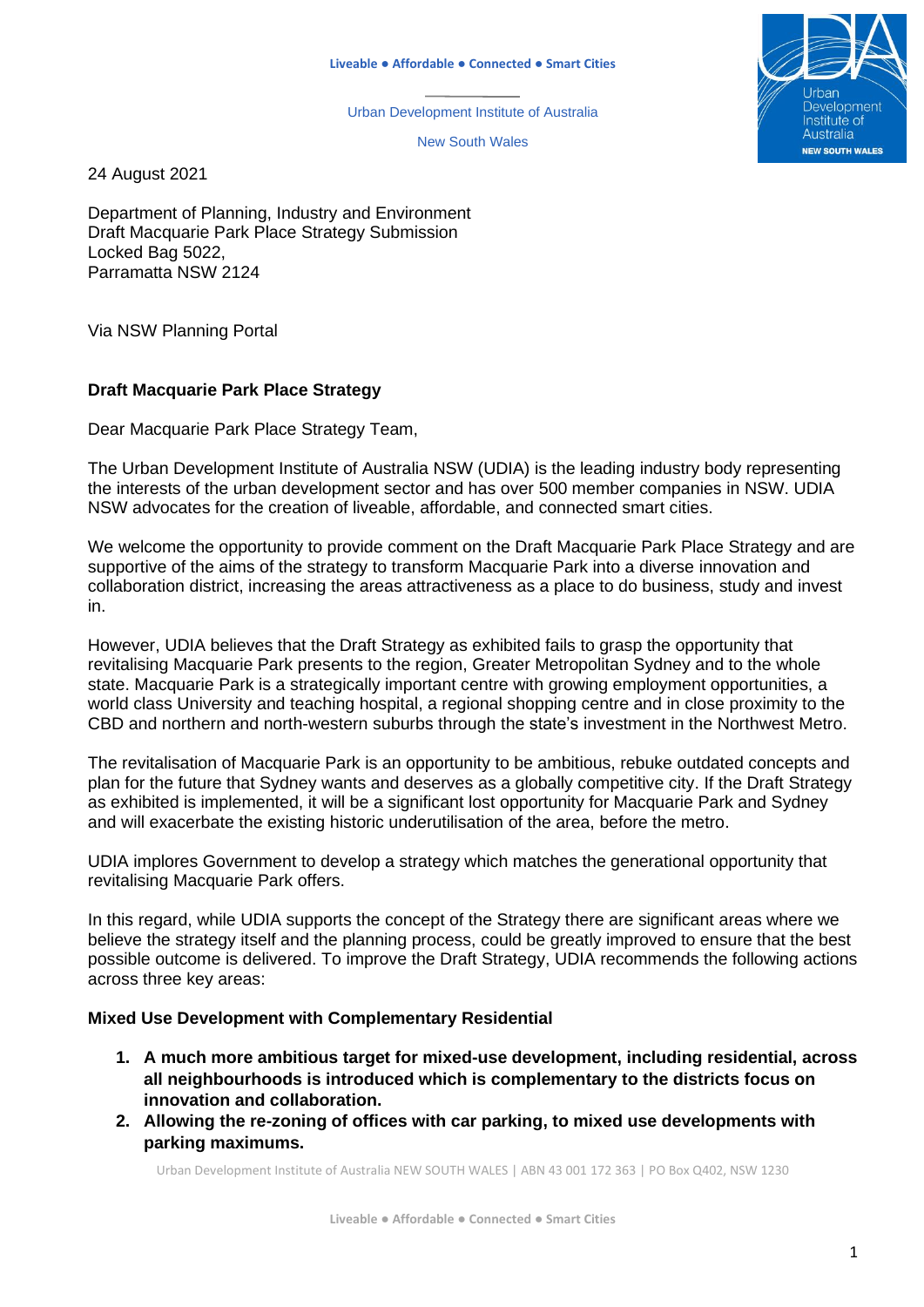**Transportation and Infrastructure Funding**

- **3. Provide certainty that the infrastructure identified, estimated to cost \$6.5 billion to 2036, is committed to and that funding arrangements are finalised. Note that a much more ambitious target for mixed use development could provide local infrastructure contributions to fund much of the required infrastructure.**
- **4. Fast track the infrastructure priority list to kickstart investment.**

## **Implementation Pathways and Process**

- **5. Clarify that the Strategy is indicative only and establish a set of principles for future masterplans and developments to consider if adherence to the Strategy is not possible or desirable.**
- **6. Provide timeframes for the finalisation of the neighbourhood master plans, infrastructure delivery schedule and rezonings to encourage investment in Macquarie Park.**
- **7. Commit to a comprehensive implementation approach, which enables government and industry to lead redevelopment and where development controls are flexible enough to enable realisation of the full potential of sites.**

This submission has chosen to comment only on sections of the Draft Strategy or policy areas where the UDIA believes there are significant opportunities for improvement or significant concerns which warrant immediate attention.

# **Mixed Use Development with Complementary Residential**

Sydney has a huge undersupply of housing. Macquarie Park is ideally situated for jobs, public transport, open space, shopping, education, healthcare and more. If we want to deliver on the GSC promise of the thirty-minute city, this is exactly where housing should be built. Alas, this strategy is devoid of vision and aspiration.

The proposed maximum 7,650 new dwellings in the investigation area fails to support the ambition of making a vibrant innovation and collaboration district. This low number represents the continuation of the outdated concepts of land use conflict and land use separation.

The revitalisation of Macquarie Park is an opportunity to deliver a great place-based outcome, retain and bolster the employment focus and provide housing for local employees, families and students. Mechanisms exist within the NSW planning system to provide large increases in housing, whilst ensuring employment remains the focus of the area such as minimum requirements for commercial or office floor space.

The Draft Strategy identifies that the district lacks vibrancy and amenity and can even be unsafe at night and weekends, due to the lack of activity and passive surveillance. Increasing the percentage of residential across the entire district, supports a more vibrant and productive area. This is not contrary to the intent of Draft Strategy to retain the employment focus of Macquarie Park but rather complementary to this focus and will even strengthen these ambitions as the district becomes a place to work, live and play.

The Draft Strategy includes actions to reduce car dependency of workers and highlights the three Sydney Metro Northwest stations and 30 bus routes that already service the Macquarie Park district. The Draft Strategy should leverage this investment in infrastructure by encouraging a greater residential component. This will promote a sense of place and identity where people can work but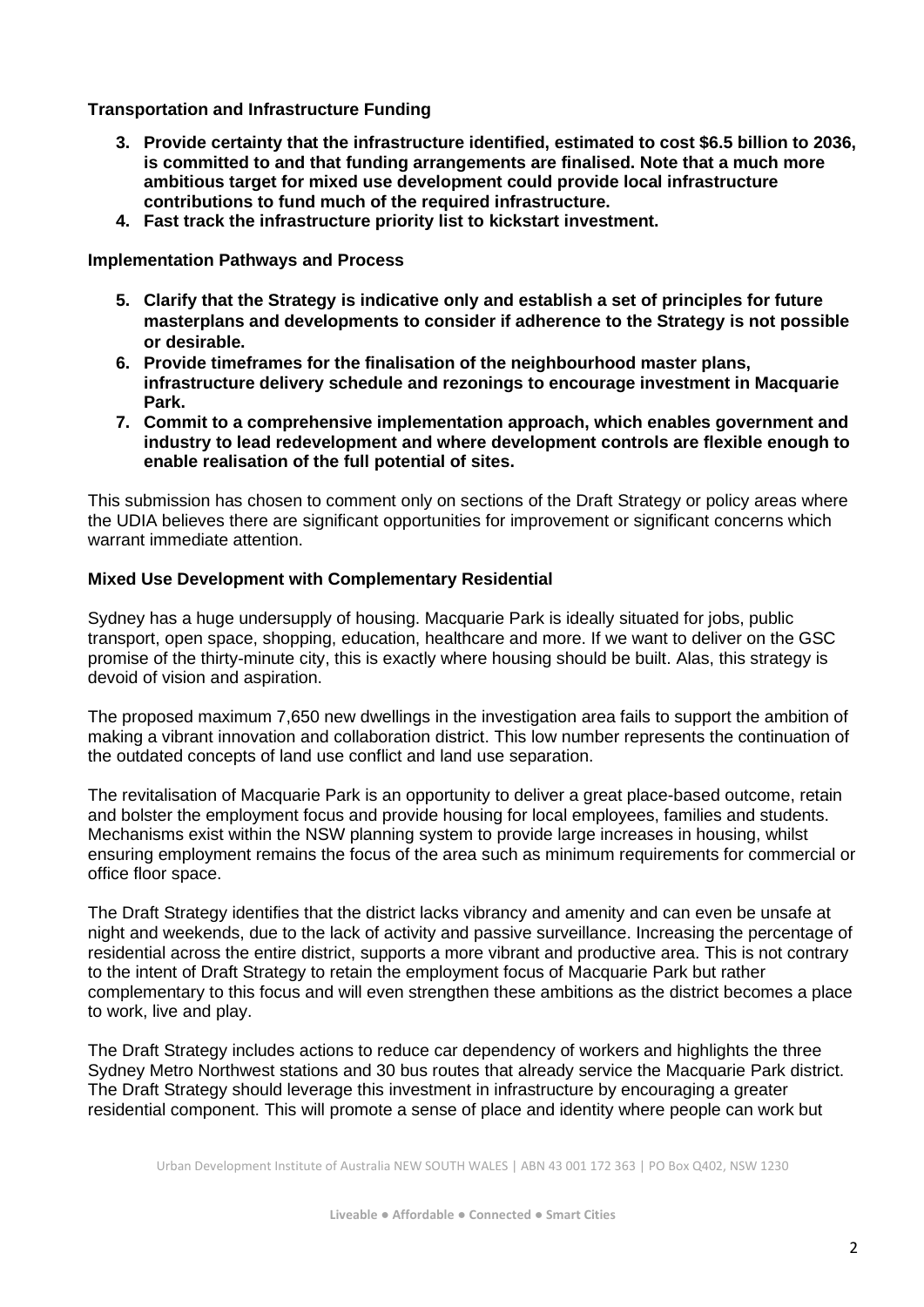also live, being close walking distance to world class shopping and dining destinations and educational establishments.

An increased focus on mixed use neighbourhoods will drive investment and enable greater private contribution towards the delivery of infrastructure, resulting in a better place outcome. There is a real opportunity to turn Macquarie Park into a leading mixed-use district with a focus on innovation and collaboration. Global examples like the Zuidas in Amsterdam, which was a feature on the 2019 UDIA NSW International Study Tour. Zuidas is a master planned mixed business and residential city, with the residential population benefiting from some separation but also proximity to major employment opportunities. One of key elements underpinning Zuidas was the need for flexibility in the planning regime, essential for a strategic centre to stay relevant over extended periods and to capitalise on emerging trends. The Zuidas template provides the next generation mixed use city and growth that Macquarie Park can aspire to. UDIA strongly recommends that Government provide a more ambitious target for residential dwellings across all neighbourhoods within the district.

### **Transportation and Movement**

UDIA welcomes the work undertaken by DPIE and TfNSW to produce an integrated transport and land use plan. This approach has the potential to deliver improved outcomes across the state.

However, in much the same way that the land use strategy lacks ambition, so does the transport strategy. The problems that providing so much free parking in the area creates car dependency and this is recognised as a significant issue. However, where are the proposals to reverse this?

Allowing the re-zoning of offices with car parking, to mixed use developments with parking maximums would encourage the redevelopment of existing office space, creating modern state of the art office space, whilst reducing car dependency and encouraging a local workforce. In time, this will reduce the congestion around Macquarie Park and the need for infrastructure to support a much higher population and workforce in the area.

### **Infrastructure funding**

The Draft Strategy is clear that most infrastructure proposals are not funded or committed to and should be regarded as initiatives subject to further development, scoping, business case investigation and investment decisions. This provides little certainty for industry or the community, that the objectives of the Draft Strategy will ever be realised. Changes to the proposed infrastructure will have significant ramifications for the Draft Strategy and subsequent master plans. This draws into question the validity of the Draft Strategy itself and the decision to release a strategy which is likely to change significantly.

It is critical that future infrastructure is committed to and that funding arrangements are made public to provide confidence and certainty to industry and support future investment decisions. The Government must ensure that all agencies commit to delivering the required infrastructure and that funding arrangements, including the collection of contributions towards regional infrastructure, are sufficiently progressed to provide certainty to industry and the community. A much more ambitious plan for mixed use would in turn provide a lot more funding for infrastructure, whilst a significant shift away from car dependency would reduce the investment needed in road infrastructure.

Funding arrangements for regional infrastructure need to be improved as stated by the NSW Productivity Commission in March 2021.